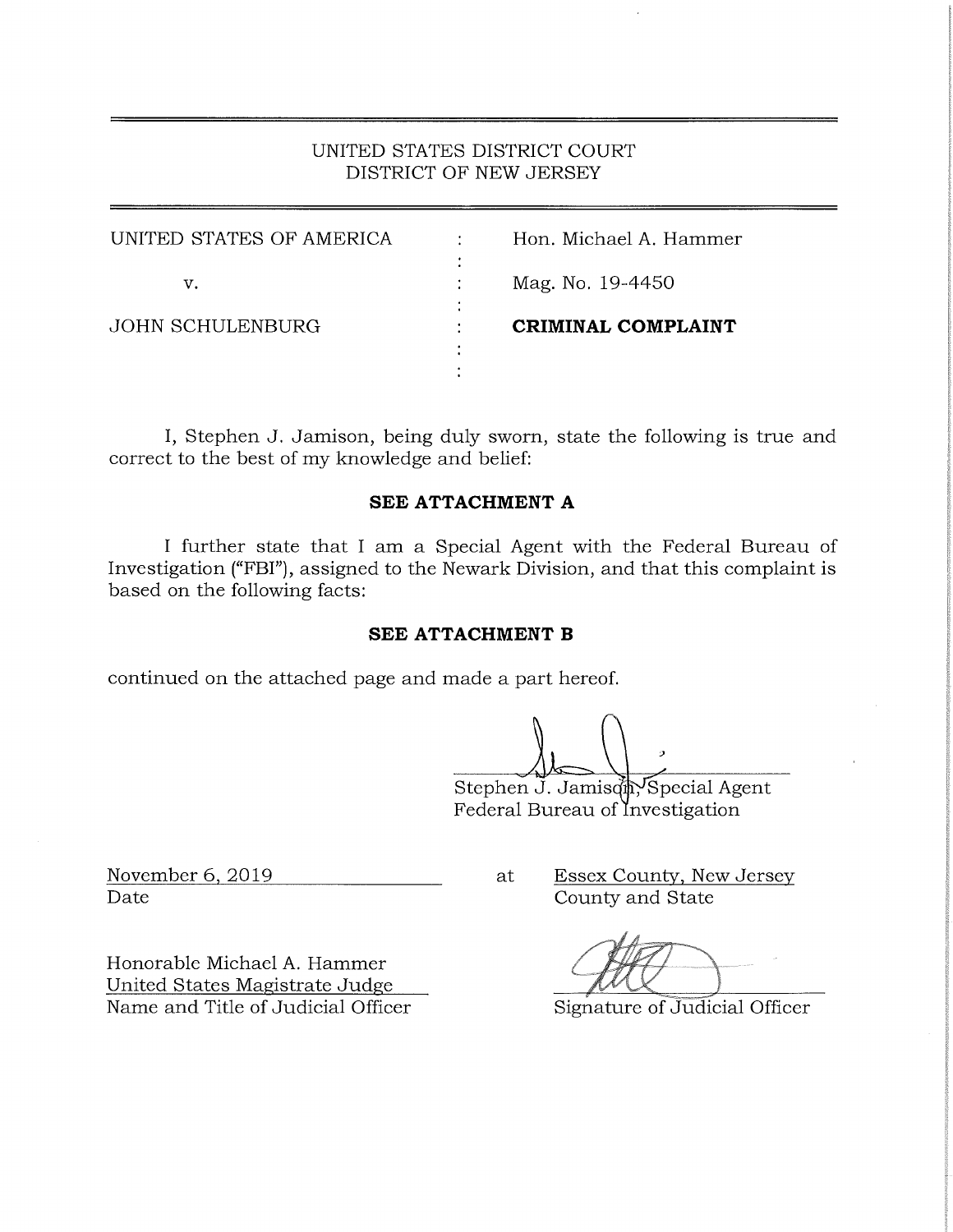## **ATTACHMENT A**

### Count 1 - Distribution of Child Pornography

On or about July 1, 2019, in Somerset County, in the District of New Jersey, and elsewhere, the defendant,

#### JOHN SCHULENBURG,

did knowingly distribute child pornography, as defined in Title 18, United States Code, Section 2256(8), using any means and facility of interstate and foreign commerce and that had been mailed, and had been shipped and transported in and affecting interstate and foreign commerce by any means, including by computer.

In violation of Title 18, United States Code, Section 2252A(a)(2)(A).

### Count 2 - Possession of Child Pornography

On or about November 6, 2019, in Somerset County, in the District of New Jersey, and elsewhere, the defendant,

#### JOHN SCHULENBURG

did knowingly possess material that contained at least three images of child pornography, as defined in Title 18, United States Code, Section 2256(8), which images had been mailed, shipped, and transported using any means and facility of interstate and foreign commerce and in and affecting interstate and foreign commerce by any means, including by computer, and that were produced using materials that had been mailed, shipped, and transported in and affecting interstate and foreign commerce by any means, including by computer.

In violation of Title 18, United States Code, Section 2252A(a)(5)(B) and 2.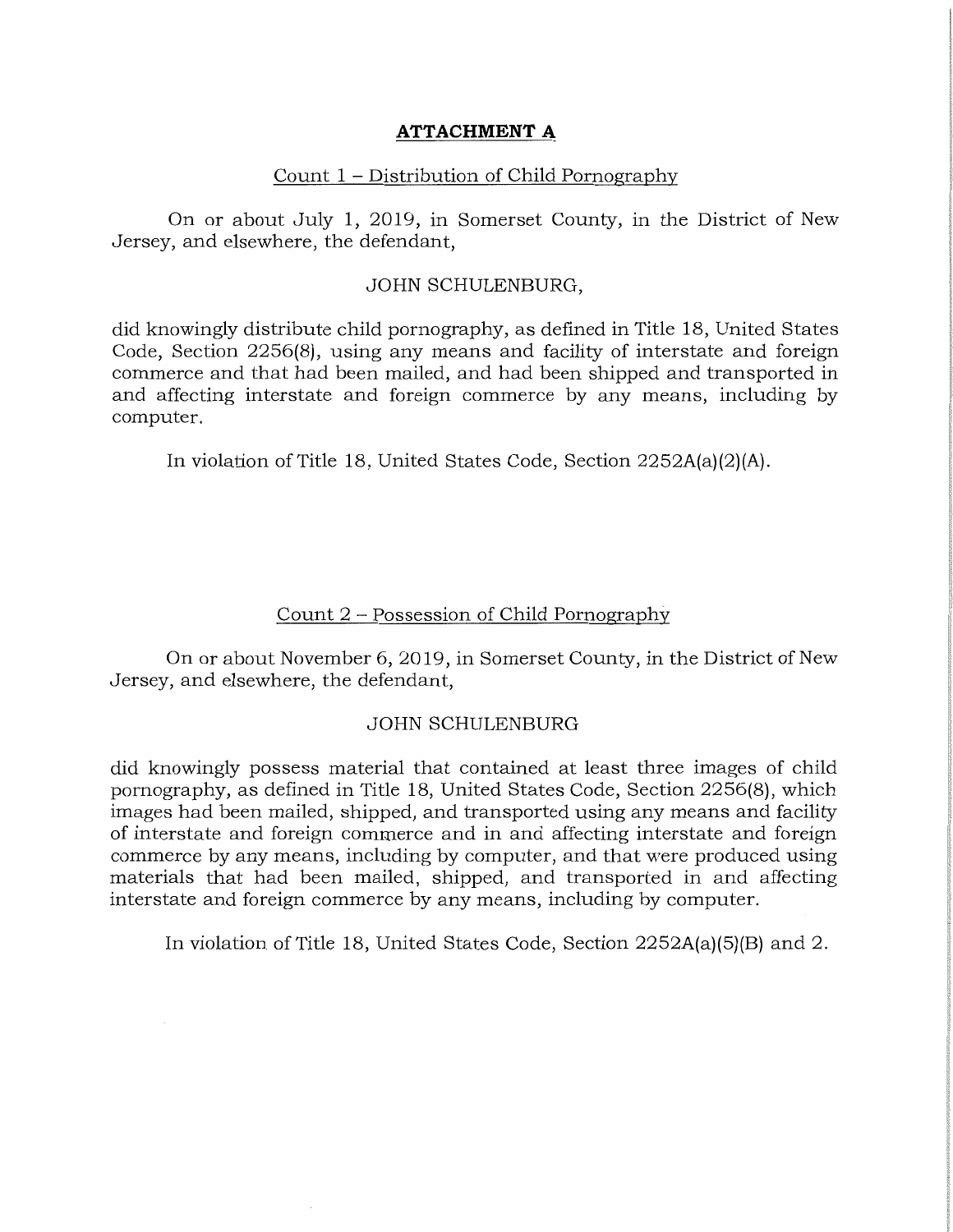### **ATTACHMENT B**

I, Stephen J. Jamison, am a Special Agent with the Federal Bureau of Investigation ("FBI"), assigned to the Newark Division. I am fully familiar with the facts set forth herein based on my own investigation, my discussions with other law enforcement officers, and my review of reports, documents, and other items of evidence. Where statements of others are related herein, they are related in substance and in part. Because this Affidavit is being submitted for the sole purpose of establishing probable cause to support the issuance of a complaint, I have not set forth each and every fact that I know concerning this investigation. Where I assert that an event took place on a particular date, I am asserting that it took place on or about the date alleged.

## **Background**

1. At all times relevant to this Complaint, defendant John Schulenburg ("SCHULENBURG") was a resident of Basking Ridge, New Jersey.

## **The Investigation**

2. In or around July 2019, law enforcement conducted an undercover online session (the "2019 Session") using a publicly-available peer-to-peer ("P2P") software application program (the "P2P Program"). P2P is a method of communication available to Internet users through the use of special software. The software is designed to allow users to trade digital files through a worldwide network that is formed by linking computers together. Generally, when P2P software is installed on a computer, the user is directed to specify a "shared" folder. All files placed in that user's "shared" folder are available to anyone on the world wide network for download. A person interested in sharing child pornography with others in the P2P network need only place those files in his or her "shared" folders. Those child pornography files are then available to all users of the P2P network for download regardless of their physical location. The computers that are linked together to form the P2P network are located throughout the world; therefore, the P2P network operates in interstate and foreign commerce.

3. The P2P Program allowed users to connect to and share, search and download content. The version used by law enforcement allows law enforcement to determine the IP address through which target computers access the Internet.

4. During the 2019 Session, a computer user (the "Computer") shared multiple files of child pornography using the P2P Program. The undercover law enforcement officer established a direct connection to the Computer. Several of the files being shared by the Computer had a hash value that has been identified to contain visual depictions of children engaged in sexual acts with adults. These files were shared during the 2019 Session by the Computer using a particular IP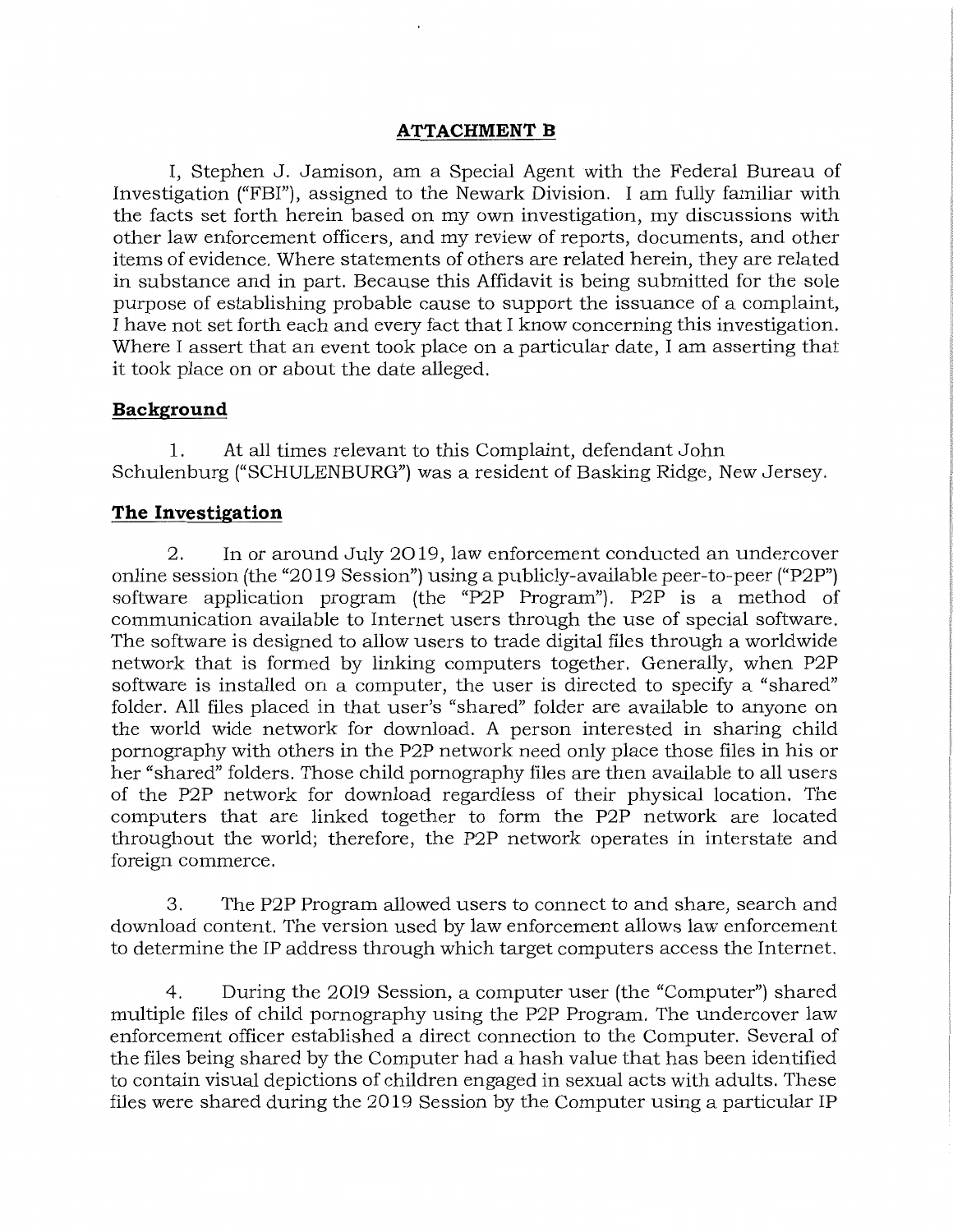Address ("IP Address 1"). Hundreds of images of child pornography were available from the IP Address 1, which other users accessing the P2P Network could download. Indeed, during the 2019 Session, law enforcement downloaded more than 235 files containing child pornography from the Computer, which was utilizing IP Address 1. The image files included multiple visual depictions of prepubescent children engaged in sexual acts with adults, including the following representative sample:

| <b>Filename</b>    | Description                                                                                                                                                                                                                                                                                                                                                                                                                                                                                                                                                                                                                                                                                                                                                                                                                         |
|--------------------|-------------------------------------------------------------------------------------------------------------------------------------------------------------------------------------------------------------------------------------------------------------------------------------------------------------------------------------------------------------------------------------------------------------------------------------------------------------------------------------------------------------------------------------------------------------------------------------------------------------------------------------------------------------------------------------------------------------------------------------------------------------------------------------------------------------------------------------|
| $Lsm14-08-103.jpg$ | This is a color image of two naked<br>Caucasian prepubescent females, both<br>with long light brown/blondish hair, in<br>an outdoor setting with green trees in the<br>background. The female in the front is<br>lying back on what appears to be a green<br>rug or blanket. She has what appears to<br>be a soda bottle with a red and white<br>label in her hands holding it up to her<br>mouth. Her legs are spread apart,<br>exposing her vagina. The second female<br>is sitting directly behind the first female<br>with her legs spread apart and looking<br>down at the first female. There is a multi-<br>colored umbrella leaning on the ground<br>directly behind the two females. "LS-<br>MAGAZINE," a well-known child<br>pornography internet photo series, is<br>displayed in the upper left corner of the<br>image. |
| Lhv-030-109.jpg    | This is a color image of a naked<br>Caucasian prepubescent female with<br>brown hair. She is lying on her back on<br>what appears to be a red-colored piece of<br>cloth. She has what appears to be fake<br>multi-colored flowers and green leaves in<br>the background of the image. She has a<br>green leaf with a pink, gold and purple-<br>colored ribbon-like material on her<br>stomach. Her legs are spread apart,<br>exposing her vagina. "LS MODELS," a<br>well-known child pornography internet<br>photo series, with additional wording in a<br>circular pattern is displayed in the upper<br>right corner of the image.                                                                                                                                                                                                 |
| $Lsm15-08-093.jpg$ | This is a color image of two naked<br>Caucasian prepubescent females with                                                                                                                                                                                                                                                                                                                                                                                                                                                                                                                                                                                                                                                                                                                                                           |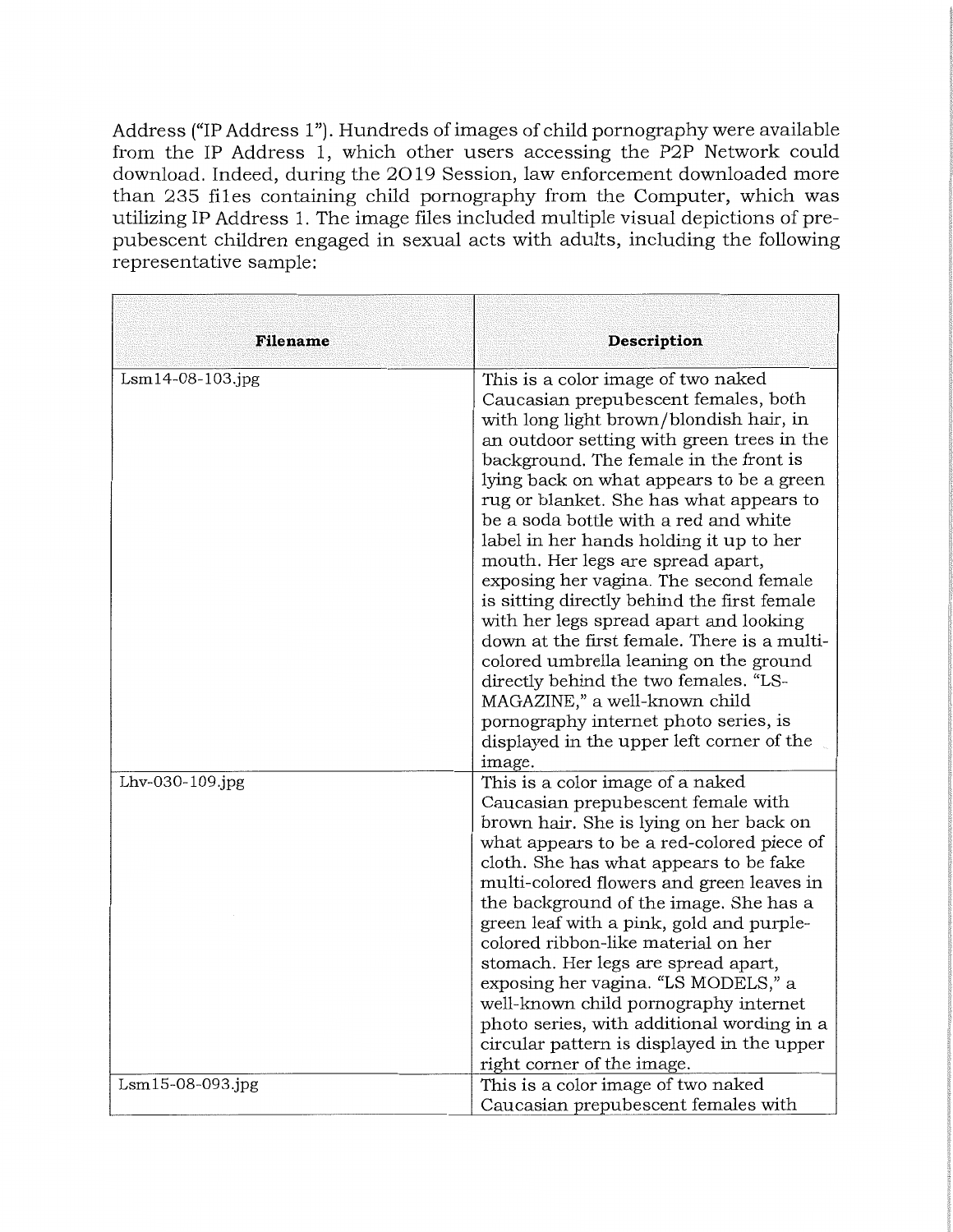| brown hair. The first female is sitting        |
|------------------------------------------------|
| against a white wall, straddling a light       |
| tan-colored table. The second female is        |
| sitting directly in front of the first female, |
| also straddling the table, exposing her        |
| vagina. She is covering her chest with         |
| her hands while the first female is            |
| wrapping her arms around the second            |
| female's stomach. There are cherries and       |
| an apple on the table. The apple appears       |
| to have been bitten. There is a yellow-        |
| colored cabinet in the background with a       |
| silver handle and a blue and white towel       |
| sitting on the countertop. "LS-                |
| MAGAZINE," a well-known child                  |
| pornography internet photo series, is          |
| displayed in the upper right corner of the     |
| image.                                         |

5. IP Address 1 was assigned, at the approximate times of the 2019 Session, to an account registered to defendant SCHULENBURG's residence.

6. On or about November 6, 2019, law enforcement executed a search warrant at SCHULENBURG's residence in Basking Ridge, New Jersey. During the search of the residence, SCHULENBURG's wife asked SCHULENBURG, in sum and substance, what "this" was about. SCHULENBURG responded, in sum and substance, that it was about the "same as before." SCHULENBURG had previously, on or about September 17, 2013, pled guilty to knowingly possessing, viewing, and/or having under his control, an item depicting the sexual exploitation or abuse of a child, in violation of N.J.S.A. 2C:24-4b(5)(B). At the time of SCHULENBURG's statement, law enforcement had not informed him of the basis for the Search Warrant or the visit.

7. During the search of the residence, law enforcement stated to SCHULENBURG, in sum and substance, "you know why we are here," and asked SCHULENBURG, in sum and substance, if he could "at least tell us where it is." SCHULENBURG responded, in sum and substance, that it was in a silver computer and pointed to a room in his residence.

8. A preliminary forensic review of a silver laptop seized from the room indicated by SCHULENBURG (the "Silver Laptop") revealed over one hundred files titled with names indicative of child pornography. Law enforcement reviewed several of the images which were indicative of child pornography, as defined by Title 18, United States Code, Section 2256(8), including the below described and named files: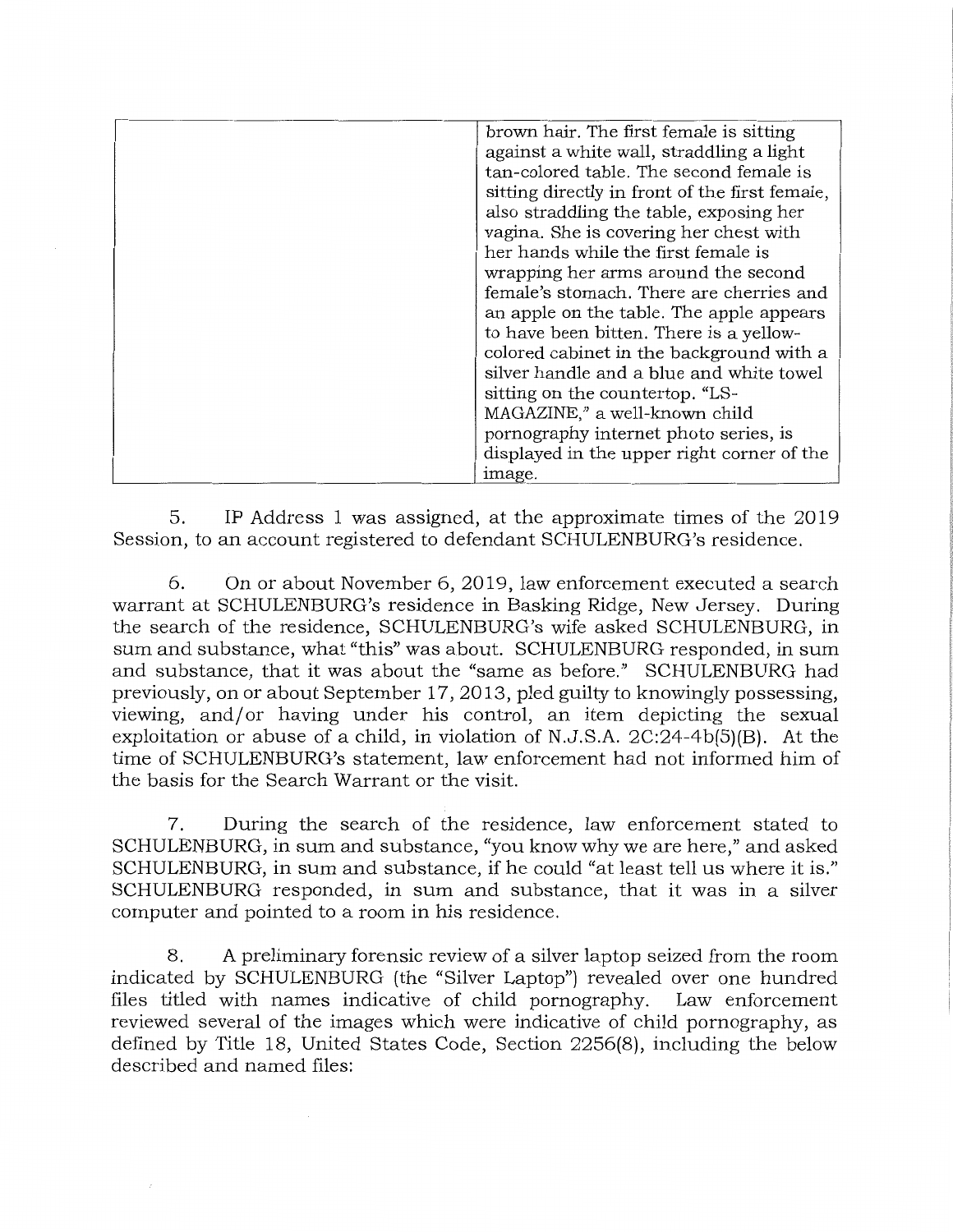| <b>Filename</b>             | Description                                                                                                                                                                                                                                                                                                                                                                                                                                                                                                                                                                                                                       |
|-----------------------------|-----------------------------------------------------------------------------------------------------------------------------------------------------------------------------------------------------------------------------------------------------------------------------------------------------------------------------------------------------------------------------------------------------------------------------------------------------------------------------------------------------------------------------------------------------------------------------------------------------------------------------------|
| 49.jpg                      | This image appears to depict an adult<br>male wearing only dark shorts with his<br>erect penis protruding from his shorts.<br>A naked prepubescent female child with<br>blond hair is on his lap. His left hand is<br>around the back of her neck and his<br>right hand is holding her at her right<br>thigh near her vagina. The child's<br>hands are near her vagina. The male's<br>right hand and the child's hands are<br>spreading her vagina.                                                                                                                                                                               |
| IMG_20190805_134233_245.jpg | This image appears to depict a<br>prepubescent naked female child with<br>wet hair on top of a naked adult male.<br>The male is lying on his back and the<br>child's vagina is on top of his erect<br>penis. Her hands are on his chest and<br>her legs are straddling his torso with her<br>feet next to his legs.                                                                                                                                                                                                                                                                                                               |
| rape 8 boy 6 girl.3gp       | This video appears to depict a<br>prepubescent boy and prepubescent girl<br>in a bathroom. The girl has a shirt<br>draped over her head and underwear<br>pulled down to her knees. She is<br>leaning over a toilet. The boy is behind<br>the girl with his hands on her hips. He<br>is wearing a shirt and his pants are<br>pulled down to his upper thighs. He<br>appears to be penetrating the girl's<br>vagina. He slaps her on the buttocks.<br>The girl tells the boy that it hurts and to<br>stop. She later tells the boy she is going<br>to tell her mommy if he doesn't stop.<br>This video is approximately 12 seconds. |

9. A preliminary forensic review of the Silver Laptop also identified P2P filing sharing software that would allow SCHULENBURG to share files on the Network, as described in paragraph 4.

10. Based upon my education, training and experience, and my discussions with other law enforcement officers, and to the best of my knowledge, the child pornography files described in paragraphs 4 and 8 above, traveled in interstate commerce and were produced using materials that were mailed and shipped and transported in and affecting interstate and foreign commerce by any